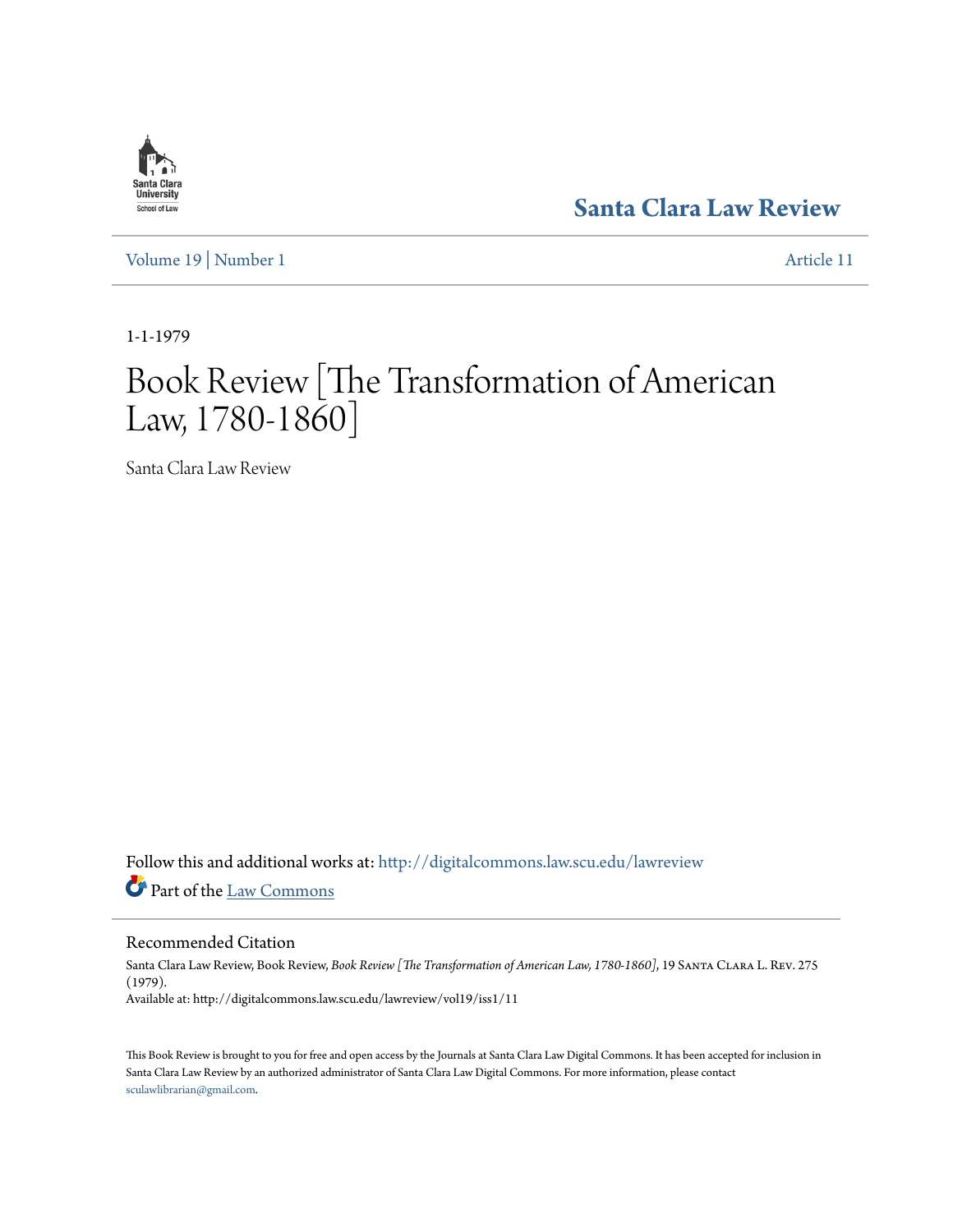## BOOK REVIEW

THE TRANSFORMATION OF AMERICAN LAW, 1780-1860. By Morton J. Horwitz. Cambridge, Massachusetts, and London, England: Harvard University Press. 1977. Pp. xvii + 356. Hardbound. \$16.50.

## *Reviewed by* Paul J. Goda, S.J.\*

This study is magisterial. It reflects the authoritative work of a craftsman in teaching who blends history, political science, and philosophy to explain the flux of social change. It is magisterial in another sense. I had the pleasure of being a student of Professor Horwitz in a fellowship in which many of the subjects of this book were treated. Reading the book brought back memories of discussion, argument, and friendship, all necessary parts of the learning process.

The general scheme of the book is simple. Professor Horwitz, of Harvard University Law School, traces the evolution of American law from its vision at the end of the Revolutionary War to a new vision just before the Civil War and the American Industrial Revolution. A legal system, which began with the goal of protecting the rights of individuals through case by case substantive justice, shifted its internal goals, developing rules that protected commercial interests. Professor Horwitz traces this change in the areas of property, contract, and commercial law.

There is a double strength in the development of the book. It does not become so technical that only lawyers versed in common law principles can read it. It is accessible not only to those who have studied *trespass de bonis asportatis* or trover or assumpsit, but also to non-lawyers who may wonder what we lawyers do. The other strength of the book is even more important. If history is philosophy teaching by example, then Professor Horwitz is the historian-philosopher who has made a paradigm for the problems of our own time from the litigation of long ago and far away.

In his introduction, Professor Horwitz reflects upon the New Deal historians who used the same history to buttress increased government intervention. He suggests that they did

**<sup>1979</sup> by** Paul **J.** Goda, S.J.

<sup>\*</sup> Professor of Law, University of Santa Clara School of Law; B.S., **1952,** Loyola University, Los Angeles; **J.D., 1965,** Georgetown University; S.T.M., **1967,** University of Santa Clara; L.L.M., **1969,** New York University; member, State Bar of California.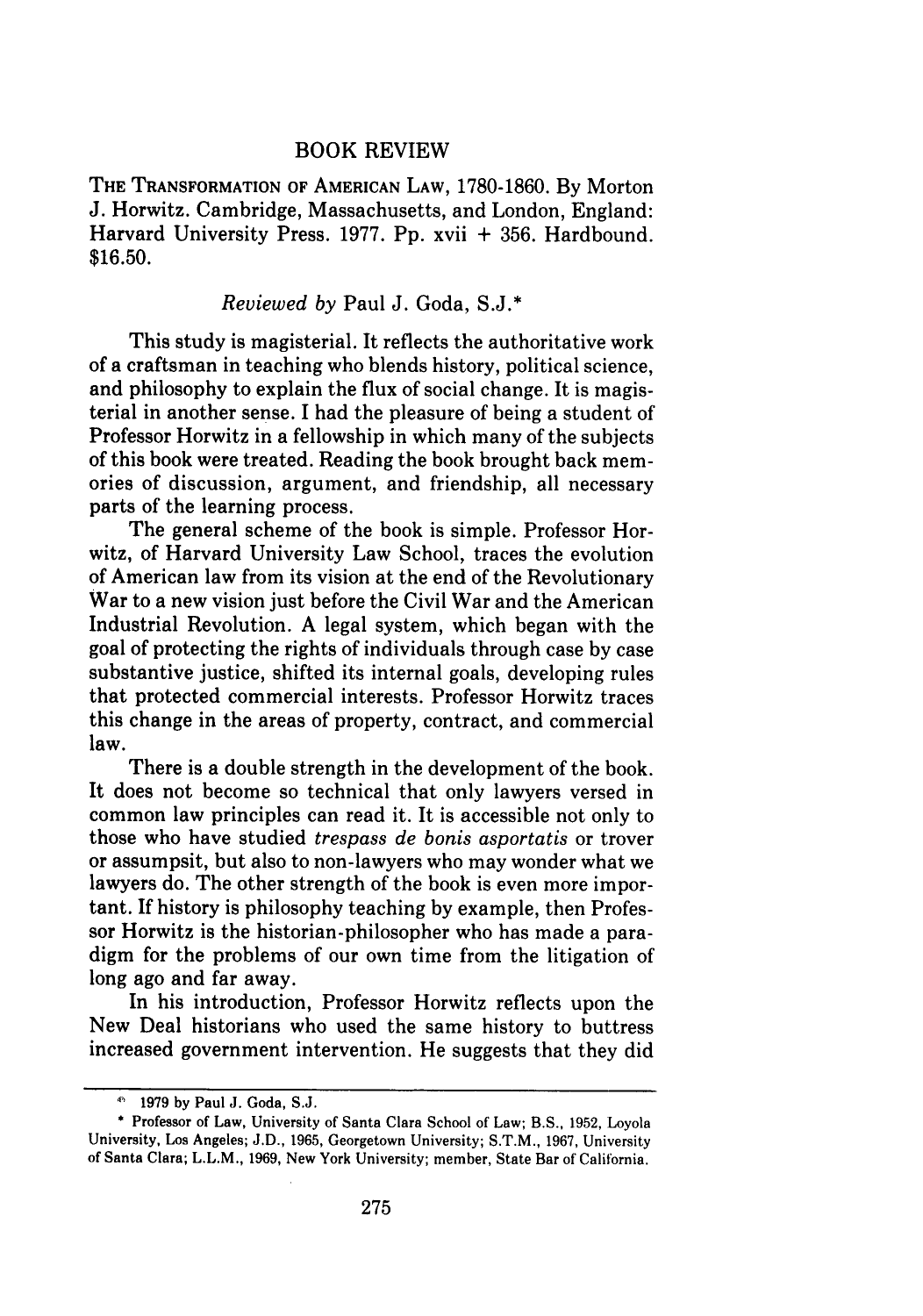not ask "in whose interest these regulations were forged,"' but rather assumed that the interests of the expanding commercial class, for whom the regulations were initiated, were the same interests as those of the public. The regulations were not forged directly by a tax system but indirectly by a system of permission, franchise, and monopolies and were upheld by the courts. The first chapter is entitled "The Emergence of an Instrumental Conception of Law;" the last chapter is entitled "The Rise of Legal Formalism." Thus, Professor Horwitz uses philosophy to explain the vision of the courts.

The vision with which the American legal system began the period under study was a natural law foundation of common law rules. However, as Horwitz points out:

By 1820 the legal landscape in America bore only the faintest resemblance to what existed forty years earlier . **...** Law was no longer conceived of as an eternal set of principles expressed in custom and derived from natural law. Nor was it regarded primarily as a body of rules designed to achieve justice only in the individual case. Instead, judges came to think of the common law as equally responsible with legislation for governing society and promoting socially desirable conduct. The emphasis on law as an instrument of policy encouraged innovation and allowed judges to formulate legal doctrine with the self-conscious goal of bringing about social change.'

This instrumental conception of law is the impersonalized utilitarianism with which we are more familiar. What is most interesting is Professor Horwitz' view that the court system was the primary mechanism involved in this change. The end result was what Professor Horwitz calls formalism, that is, the use of legal rules as norms, disassociated from the problems of the control of power. He stated:

Legal relations that had once been conceived of as deriving from natural law or custom were increasingly subordinated to the disproportionate economic power of individuals or corporations that were allowed the right to "contract out" of many existing legal obligations. Law, once conceived of as protective, regulative, paternalistic and, above all, a paramount expression of the moral sense of the community, had come to be thought of as facilitative of individual desires and as simply reflective of the existing or-

 $\tau_{\rm in}$ 

**<sup>1.</sup>** M. HORWITZ, THE TRANSFORMATION **OF AMERICAN LAW,** 1780-1860, **at xiv (1977).**

<sup>2.</sup> *Id.* at 30.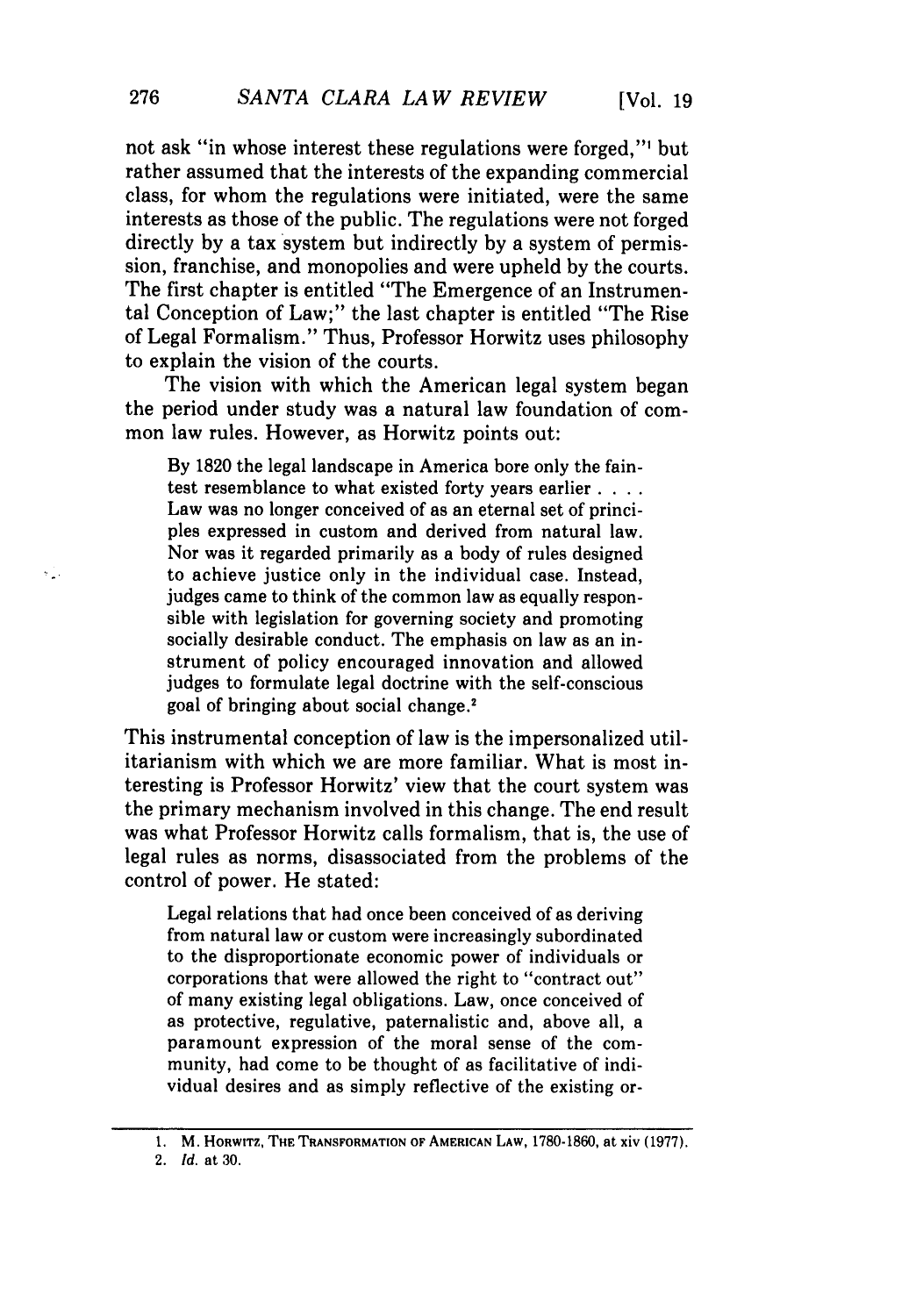ganization of economic and political power. . . The movement to merge Law and Equity begun by the Field Code of 1848 thus represents another instance of the subjection of an already internally eroded tradition of substantive justice to an increasingly formal set of legal rules, which were themselves now stridently justified as having nothing to do with morality.'

Professor Horwitz exemplifies this philosophy with many illustrations. They often have resonance with modem issues, such as his discussion of water rights and economic development in which he describes the "tension between the need for economic development and the fundamentally antidevelopmental premises of the common law. . **.** .**."** The earlier rule based on natural flow gave way to a reasonable use or balancing test. This balancing test was intertwined with "the idea that the ownership of property implies above all the right to develop that property for business purposes."<sup>5</sup> Professor Horwitz describes the seventeen-year journey from *Tyler v. Wilkinson'* in 1827 that reasserted the old rules, although based on utilitarian premises, to *Cary v. Daniels7* in 1844 that frankly maximized economic development.

A second illustration involved franchises and implied monopolies. A statute which gave exclusive privileges was a monopoly by legislative grant. In *Croton Turnpike*,<sup>8</sup> Chancellor Kent allowed judicial enforcement of an implied exclusive monopoly even though the statute was silent about the grant of an exclusive privilege. The purpose was to protect investment.

A final example is taken from the chapter, "The Triumph of Contract." Professor Horwitz argues that there was an equitable conception of contract in the eighteenth century, based on an *objective* theory of value, stemming historically from natural law concepts. This assumption allowed courts to challenge the adequacy of consideration, since the fundamental notion of contract was sought in the fairness of exchange. If value were *subjective,* then the fundamental notion of contract would have been consensual and the courts would have become limited in their ability to inquire into the adequacy of consider-

<sup>3.</sup> *Id.* at 253.

*<sup>4.</sup> Id.* at 257.

<sup>5.</sup> *Id.* at 36.

<sup>6. 24</sup> F. Cas. 472 (C.C.D.R.I. 1827) (No. 14,312).

<sup>7. 49</sup> Mass. **(8** Met.) 466 (1844).

**<sup>8.</sup>** 1 Johns. **Ch. 611** (N.Y. **1815).**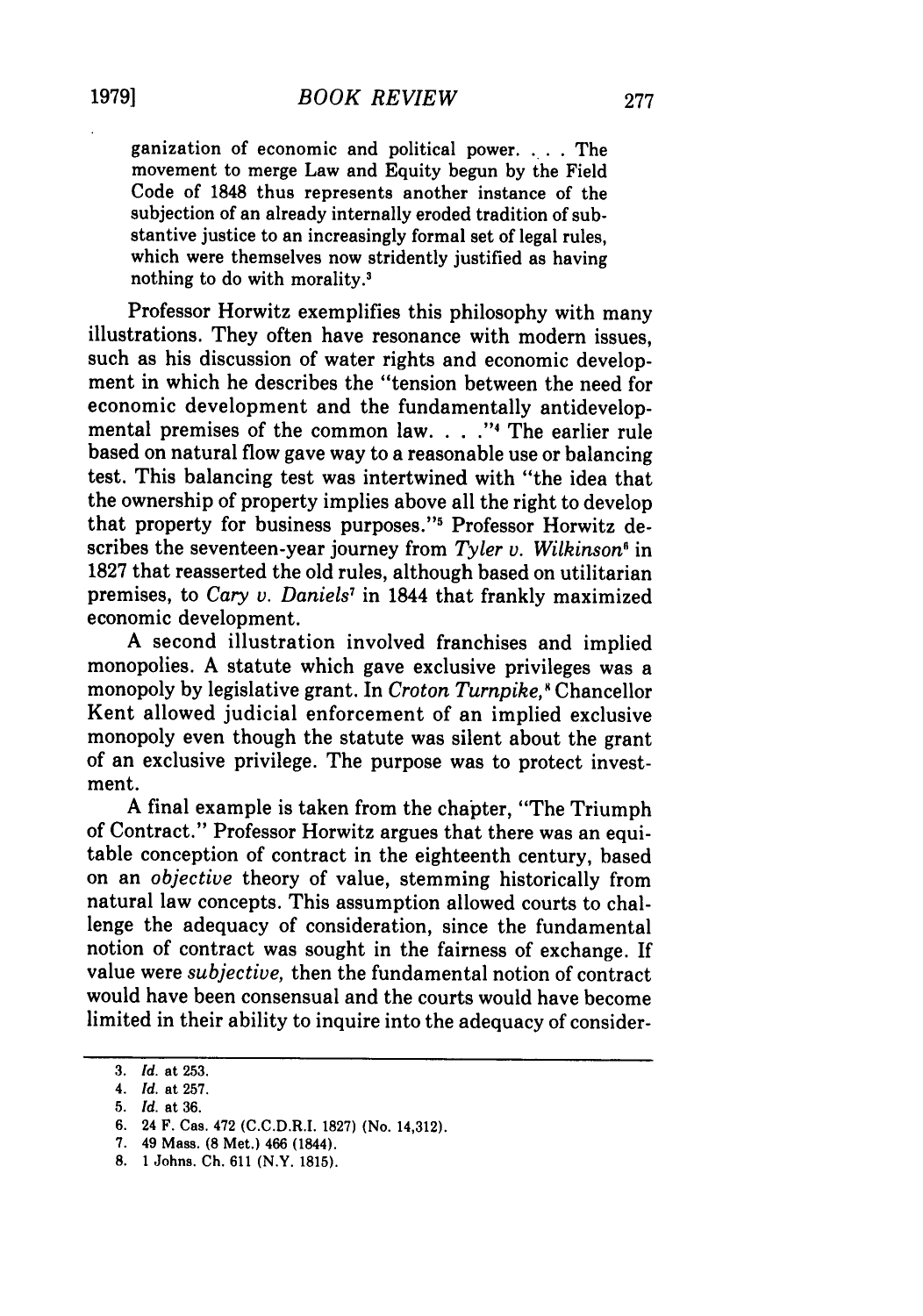ation. The growth of a large expansive market system in the American economy created the possibility of speculation and expectancy damages in contract. Horwitz explains: "In America, the application of expectation damages to commodities contracts correlated with the development of extensive internal commodities markets around 1815."<sup>9</sup> Because this chapter probes the theoretical assumptions behind formal rules, the analysis of the counterpoise of the growth of expectation damages with the decreasing significance of the doctrine of consideration is one of the more facinating aspects of the book.

In describing the shift from common law rules which were based on conceptions of natural law substantive justice to a formalized system of rules based on market needs, Professor Horwitz is not writing a paean of praise for natural law. However, he does not have the modern prejudices against natural law viewpoints. Rather, he is moved by a passion for justice that is at once his strength and his weakness.

Somewhat like Thucydides who condemned Athens by indirection in his history of the Peloponnesian war, Professor Horwitz does not directly bespeak his own philosophies. Those philosophies, voiced many times in seminar discussions, emphasize the need to solve the problems of the powerless and the poor by using the legal system to distribute the goods of society in such a fashion that human beings may live fruitful, dignified lives. In the last lines of his book, Horwitz adumbrates his guiding passion: "For the paramount social condition that is necessary for legal formalism to flourish in a society is for the powerful groups in that society to have a great interest in disguising and suppressing the inevitably political and redistributive functions of law."<sup>10</sup>

The strength of his passion for social justice lets Professor Horwitz cut through the surface of words and paragraphs of cases to see how the leaders of economic development triumphed in the years 1780-1860. But it is the strength of that passion that may also lead to the weakness of the chapter "Subsidization of Economic Growth through the Legal System." He maintains:

There is reason to suppose, therefore, that the choice of subsidization through the legal system was not simply an abstract effort to avoid political contention but that it

**<sup>9.</sup>** M. HORWITZ, supra **note** 1, at **176.**

*<sup>10.</sup>* Id. **at** 266.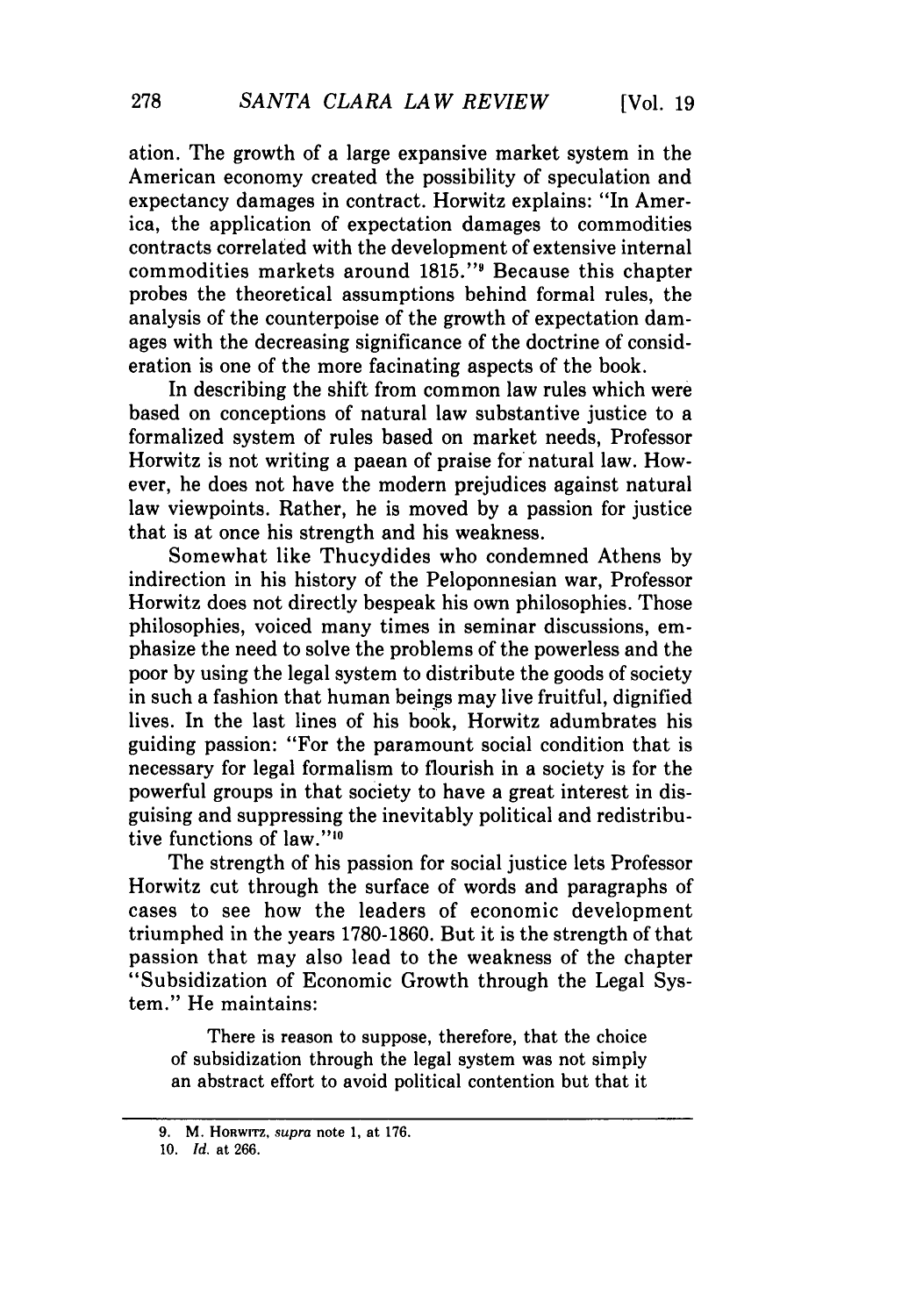entailed more conscious decisions about who would bear the burdens of economic growth. It does seem likely, moreover, that regardless of the actual distributional effects of resorting to the existing tax system, a more general fear of the redistributional potential of taxation played an important role in determining the view that encouragement of economic growth should occur not through the tax system, but through the legal system."

Although I do not mean to say this did not happen, I remain unconvinced by the author's espousal of such a conscious conspiracy. The fear that eminent domain, unrestrained by a principle of compensation, might lead to egalitarian redistributions of wealth, is stated but not explicated.<sup>12</sup> The burden of damage judgments for trespass or nuisance to land was shifted to the landowner by cutting down the scope of consequential damages and by shifting away from trial by jury. These examples do not buttress Horwitz' theory of a conscious conspiracy against egalitarian redistribution. He himself gives a rational basis for the problem of the early nineteenth century:

Because of large damage judgments before **1830,** for example, Pennsylvania was compelled to abandon various public works entirely before it finally took damage assessments away from juries. In short, there existed a major incentive for courts not only to change the theory of legal liability but also to reconsider the nature of legal injury. In an underdeveloped nation with little surplus capital, elimination or reduction of damage judgments created a new source of forced investment, as landowners whose property values were impaired without compensation in effect were compelled to underwrite a portion of economic development.<sup>13</sup>

Lurking behind these issues is a larger problem that Professor Horwitz did not intend to address: whether equality is the same as justice. A landowner should be compensated for his land but just compensation should not give him a windfall in a society with little capital. Lack of a windfall to a landowner should not be denominated subsidization. If jury judgments were really too large, then reducing them, by whatever method, was not a conspiracy to subsidize growth but a conscious political allocation for development. To that extent, I would agree with Professor Horwitz.

*<sup>11.</sup> Id.* at **101.**

**<sup>12.</sup>** *Id.* at **66.**

**<sup>13.</sup>** *Id.* at **70.**